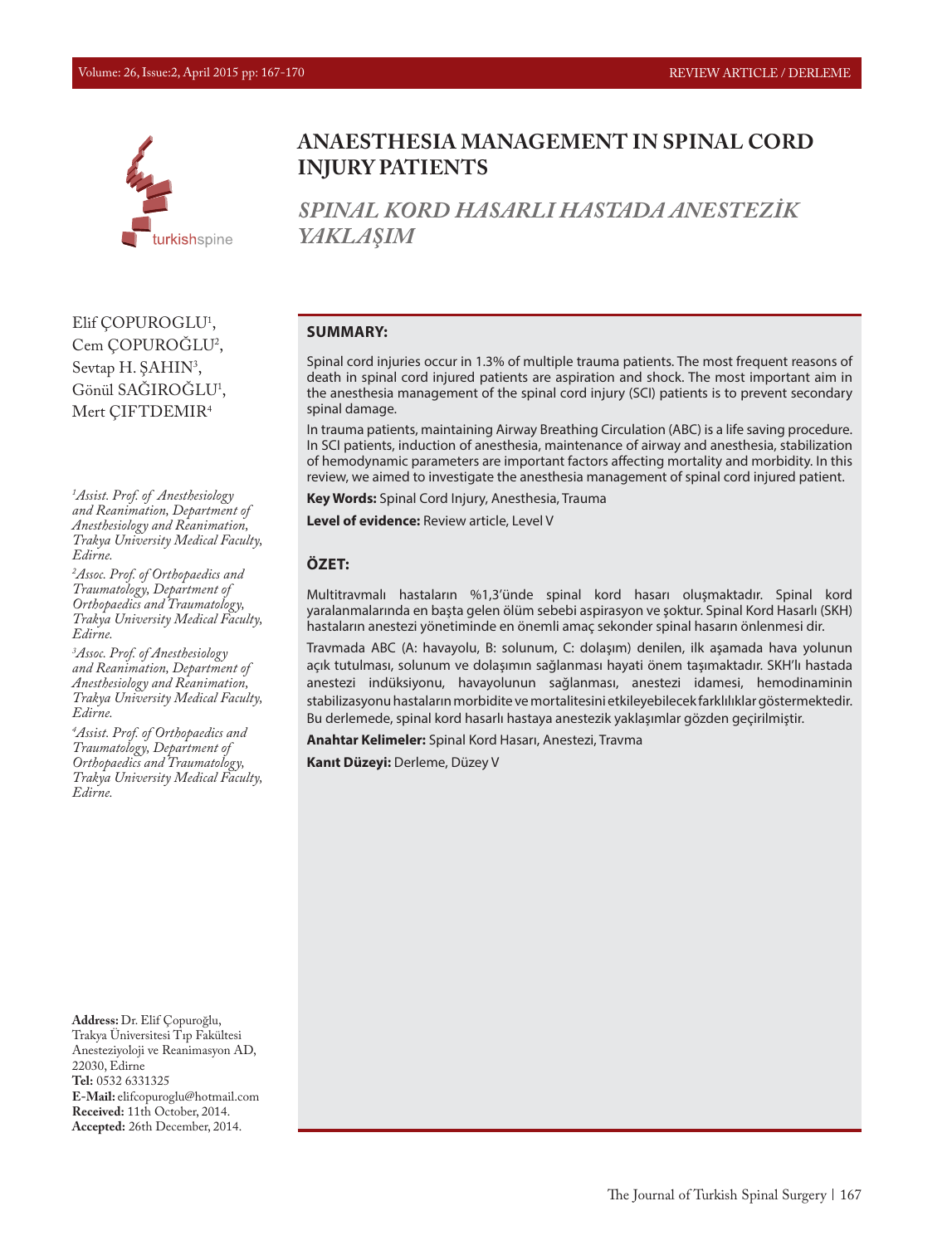# **INTRODUCTION:**

In multiple trauma patients cervical damage is observed 4.3%, thoraco-lumbar vertebrae damage is observed 6.3% and spinal cord injury is observed 1.3%. Every year in United States of America, 12000 spinal cord injury (SCI) patients are being operated14. Cervical segment is most commonly effected (42%), thoracic (31%) and lumbar (27%) regions follow it.

Trauma is the one of the common causes of death in young population. Half of the trauma patients lost their life at the time of the trauma and 30% of it in the first few hours after trauma13. Average age of observation is 40 and male are affected 4 times more frequently than women. Spinal cord traumas are not common in pediatric age group, and in that group when compared to head trauma rate is 1/30. In pediatric age group ligaments are damaged more than bone structures<sup>1,7</sup>.

In vertebrae fractures without SCI, anesthesia method is similar to vertebrae instrumentation surgery but in SCI patients it includes additional precautionary approaches.

SCI following vertebrae fracture holds a risk of 50% mortality in early period. In total SCI possibility of the return of the normal neurological functions is 10% and in partial SCI this number is 75%. At the acute phase of the damage, during surgery, stability of the patients are very important for neurological sequel, morbidity, mortality, and health care costs. Most common causes of mortality in spinal cord injury are aspiration and shock<sup>3</sup>. In trauma, ABC (A: airway, B: breathing, C: circulation), maintaining airway, respiration and circulation is crucial.

SCI in the C3-C5 levels may cause deterioration in the pulmonary reserve due to phrenic nerve injury. Catecholamine release levels are also depending on the level of the injury. For induction of anesthesia in spinal cord injury patients, it must be keep in mind that hypotension period during depth of anesthesia maintenance at the intubation may lead to a decrease in cord perfusion.

### **INTRAOPERATIVE NEUROMONITORIZATION:**

In patients whom intraoperative neuromonitorization is planned, because cortical evoked potentials are affected from anesthesia agents especially from inhalation anesthetics best choice for anesthesia is total intra-venous anesthesia (TIVA). Simultaneous use of SSEP (Somato-sensory evoked potential) and MEP (Motor evoked potential) are more efficient and safe<sup>6</sup>. Muscle relaxants due to their effect on inhibiting muscle response, should not be administered in repetitive doses after the induction.

# **AIRWAY:**

It must be kept in mind that all high energy traumas might result in spinal injury. It is important to consider cervical trauma in patients with injury above clavicles. Gold standard for illustrate cervical bone damage is 3 way cervical vertebral x-rays. Even if the radiological imaging is normal, it must be kept in mind that there might be injury due to some other reasons. Complete neurological examination must be performed before anesthesia. Injuries above C5 level may accompany diaphragm paralysis and respiratory distress. Early airway control is a safe approach $10$ . Due to gastric atony, these patients must considered as satiated patients and necessary precautions must be made to prevent aspiration. In the induction of anesthesia, use of succinyl choline as a muscle relaxant is not appropriate due to the risk of hyperkalemia and cardiac arrest in spinal injury patients.

If more than one colon were injured or there is collapse in more than 50% of the vertebral body it is considered as unstable vertebrae injury.

Maintenance of airway in SCI patients with stable vertebrae:

- 1. In patients whom direct laryngoscopy is expected to be easy, fast intubation after induction must be preferred.
- 2. In patients whom direct laryngoscopy is expected to be hard, awake fiber optic intubation must be planned.

Maintenance of airway in SCI patients with unstable vertebrae:

- 1. If direct laryngoscopy is possible without neck manipulation, fiber optic intubation under direct laryngoscopy with manual in-line stabilization (MILS) must be performed.
- 2. If direct laryngoscopy is not possible without neck manipulation, awake fiber optic intubation must be planned.

Manuel in-line stabilization (MILS) is a safe technique in which one person stands at the head of the patients and with his fingers holds the mastoid protuberance while with his palms support neck and tempero-parietal region and another clinician performs intubation simultaneously15.

Interventions including mask ventilation before intubation result in more mobilization in cervical vertebrae than direct laryngoscopy intubation.

In patients with thoracic fractures, whom anterior surgery is planned, selective bronchial intubation may be required.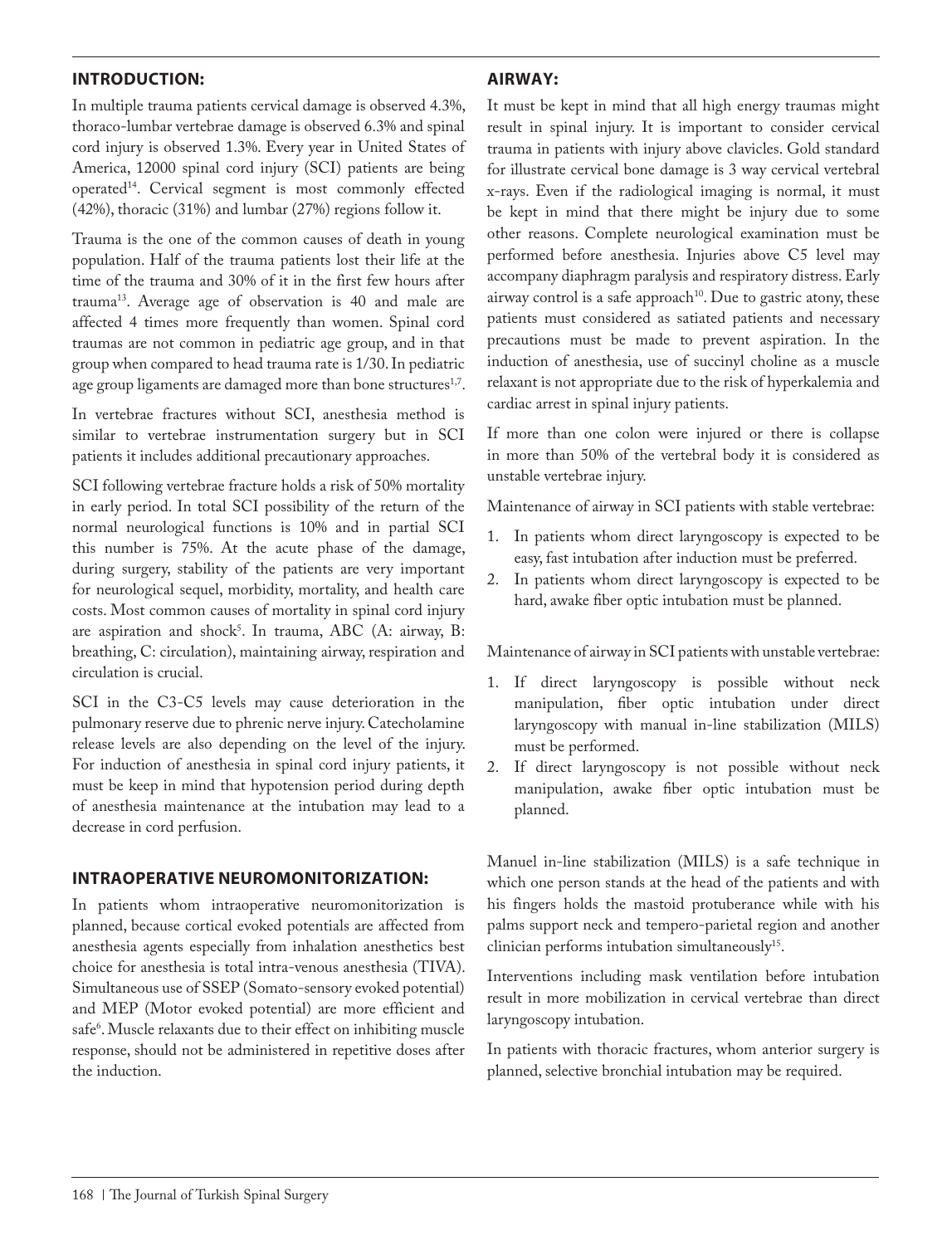# **BRADYCARDIA:**

Bradycardia is a result of cardiac sympathetic afferent loss and unmet vagal activity and can be treated with atropine. After acute SCI distinct bradycardia (<45 beats/min) is observed in 71% of the patients. In cases where no atropine response is observed, it must be kept in mind that temporal venous pacemaker might become necessary<sup>10</sup>. Before anesthesia induction, in patients whom aspiration is needed application of sedation and 0.5 mg atropine iv., and procedure taking short time is very important. Under anesthesia, if aspiration is needed or patient must be positioned face down, in which injury is triggered serious bradycardia or even cardiac arrest might be observed.

## **HYPOTENSION AND SPINAL SHOCK:**

SCI below T6 hypotension is common, and bradycardia, hypotension, ventricular dysfunction and dysthymia is seen in injuries above T6. Spinal shock is most commonly seen in SCI patients with a level higher than C7. At the first stage of the injury, sympathetic activity is increased. Sympathetic denervation is seen in lesion above T6 and this period lasts for 8 weeks.

Episodic hypotension after acute SCI is seen in 68% of the cases, and need for vasopressor drugs are 35%. Continuous invasive blood pressure monitorization of the patients is important for deciding the intraoperative treatment scheme<sup>11</sup>. Hypotension if develops, generally treated with fluid replacement but in cases that the volume load increases vasopressor use might be required to keep mean arterial pressure at 60-70 mmHg. Keeping pulmonary capillary occlusion pressure at 14-18 mmHg is sufficient for spinal cord perfusion. Vasopressor of choice should have beta agonist properties. Blood deficit is sustained by the use of blood products (erythrocyte suspension or fresh frozen plasma).

After hypotension resulting from loss of vascular tonus due to sympathetic denervation, bleeding and spinal shock could be observed. This is more commonly observed with penetrating trauma8 . Intraoperative controlled hypotension for bleeding control must be approached with precaution because in SCI patients this method may deteriorate spinal cord perfusion.

### **STEROIDS:**

 Methylprednisolone due to its effects on increasing spinal cord circulation and decreasing lipid peroxidation resulting in free radical formation can be administered 30 mg/kg bolus and 5.4 mg/kg/h infusion for 23 hours. Even though, when reviews in the literature are considered, in acute SCI application of methylprednisolone in the first 8 h may decrease spinal injury<sup>2</sup>, most recent studies showed high doses of methylprednisolone might be harmful and should not be administered<sup>9</sup>.

Spinal cord injuries may mask other organ injuries below the level of lesion (like abdominal injury), and this must always be considered<sup>3</sup>.

In patients whom head injury accompanies SCI, intracranial pressure increase, pneumothorax and ARDS, heart contusion, tamponade, and intra-abdominal hemorrhage and hemorrhagic shock in patients with accompanying abdominal trauma, fat embolus in patients with accompanying extremity fractures and multiple fractures are the problems anesthetists face in multiple trauma patients<sup>12</sup>.

It is well known that in those patients, thermoregulatory mechanisms may be disrupted due to autonomic dysreflexes. Continuous neuromonitorization must be performed during the maintenance of anesthesia in SCI patients<sup>4</sup>.

## **CONCLUSION:**

It must be kept in mind that most important aim in the anesthesia of spinal cord injury patients is preventing secondary spinal damage. Patient's airway must be ensured as early and safely as possible, and patients must be surveyed hemodynamically normovolemic, normotensive, normothermic and normo-osmolar.

### **REFERENCES:**

- 3. Betz R, Mulcahey MJ. Pediatric spinal cord injury. In: Vaccaro AR, Betz RR, Zeidman SM (eds). *Principles and Practice of Spine Surgery*. Mosby, Pennsylvania 2003; pp: 401-405.
- 4. Bracken MB. Steroids for acute spinal cord injury. *Cochrane Database Syst Rev* 2012; 1: CD001046.
- 5. Chesnut RM. Emergency management of spinal cord injury. In: Narayan RK, Wilberger JE, Povlishock JT (eds). *Neurotrauma*. McGraw Hill, New York 1966; pp: 1121- 1138.
- 6. Colashis SC. Hipothermia associated with autonomic dysreflexia after traumatic spinal cord injury. *Am J Phys Med Rehabil* 2002; 81(3): 232-235.
- 7. Dutton RP, McCunn M, Grissom TE. Anesthesia for trauma. In: Miller RD (ed). Miller's Anesthesia. 7<sup>th</sup> edition. Churchill Livingstone, Philadelphia 2010; pp: 2277-2311.
- 8. Gaspar AS, Cliquet A, Lima F. Median nerve SSEP: Is there a relationship between median nerve SSEP & Level of Spinal Cord Injury? *Spinal Cord* 2009; 47: 372–378.
- 9. Hamilton MG, Myles ST. Pediatric spinal injury: Review of 174 hospital admissions. *J Neurosurgery* 1992; 77: 700- 704.